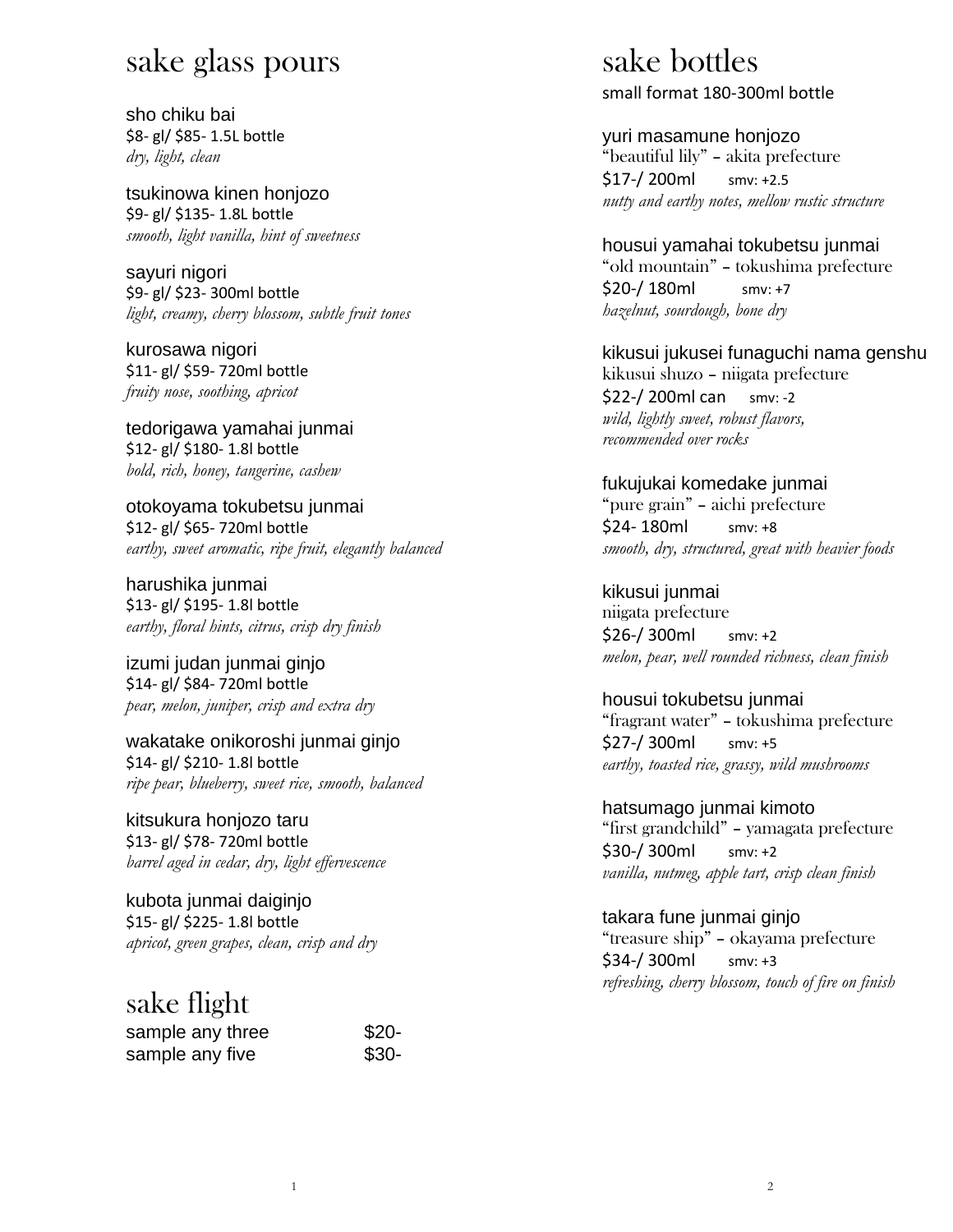### sake bottles

small format 300-500ml bottle

jukusei junmai ginjo "jozen aged" - niigata prefecture \$36-/ 300ml smv: +3 *peach, plum, cherry, dry mineral finish*

yoi-no-tsuki daiginjo "new moon" – iwate prefecture \$42-/ 300ml smv: +3 *amber honey, earthy, caramel, complex*

mu junmai daiginjo "nothiness" – hyogo prefecture \$41-/ 300ml smv: +2 *melon, grape, strawberry hints with whisper finish*

miyashita nigori "sacred mist" – okoyama prefecture \$29-/ 300ml smv: -5 *zesty, young coconut, sweet cream, almond*

sayuri nigori "little lily" – hyogo prefecture \$23-/ 300ml smv: -11 *light, creamy, cherry blossom, subtle fruit tones*

#### hana hou hou shu sparkling junmai rosé

"sparkling flower" – okoyama prefecture \$35-/ 300ml smv: -40 *rose petal & hibiscus infused, pear, sweet cream*

kamoizumi komekome specialty "happy bride" – hiroshima prefecture \$54-/ 500ml smv: -60 *crisp, fruity, semi-sweet, light, refreshing*

meibo yowano tsuki junmai ginjo "midnight moon" – aichi prefecture \$59-/ 500ml smv: +4 *melon, vanilla, citrus, green apple, mineral*

tamayura sparkling junmai "rhythmic droplets" – nagano prefecture \$47-/ 500ml smv: -80 *yuzu citrus, grapefruit, lovely effervescence* 

#### regular format 720ml bottle

suijin junmai "god of water" – iwate prefecture \$62-/ 720ml smv: +10 *dry fire, round, smooth, pecan, prominent fruit*

sawayaka junmai "summer breeze" - miyagi prefecture \$59-/ 720ml smv: +5 *soft, smooth, tangerine, sandalwood*

otokoyama tokubetsu junmai "man's mountain" – hokkaido prefecture \$65-/ 720ml smv: +10 *earthy, sweet aromatic, ripe fruit, elegantly balanced*

#### sawahime tokubetsu honjozo

"princess" - tochigi prefecture \$86-/ 720ml smv: +5 *floral, anise, hazelnut, black papper*

izumi judan junmai ginjo "tenth degree" - yamagata prefecture \$84-/ 720ml smv: +12 *pear, melon, juniper, crisp and extra dry*

#### kitsukura honjozo taru

"cedar country" - nagano prefecture \$78-/ 720ml smv: +5 *barrel aged in cedar, dry, light effervescence*

okunomatsu junmai ginjo "hidden pine" – fukushima prefecture \$62-/ 720ml smv: +4 *toasty koji presence, star anise, orange peel*

kikusui junmai ginjo

"chrysanthemum water" - niigata prefecture \$75-/ 720ml smv: +1 *hints of citrus and persimmons with dry, sharp and smooth finish*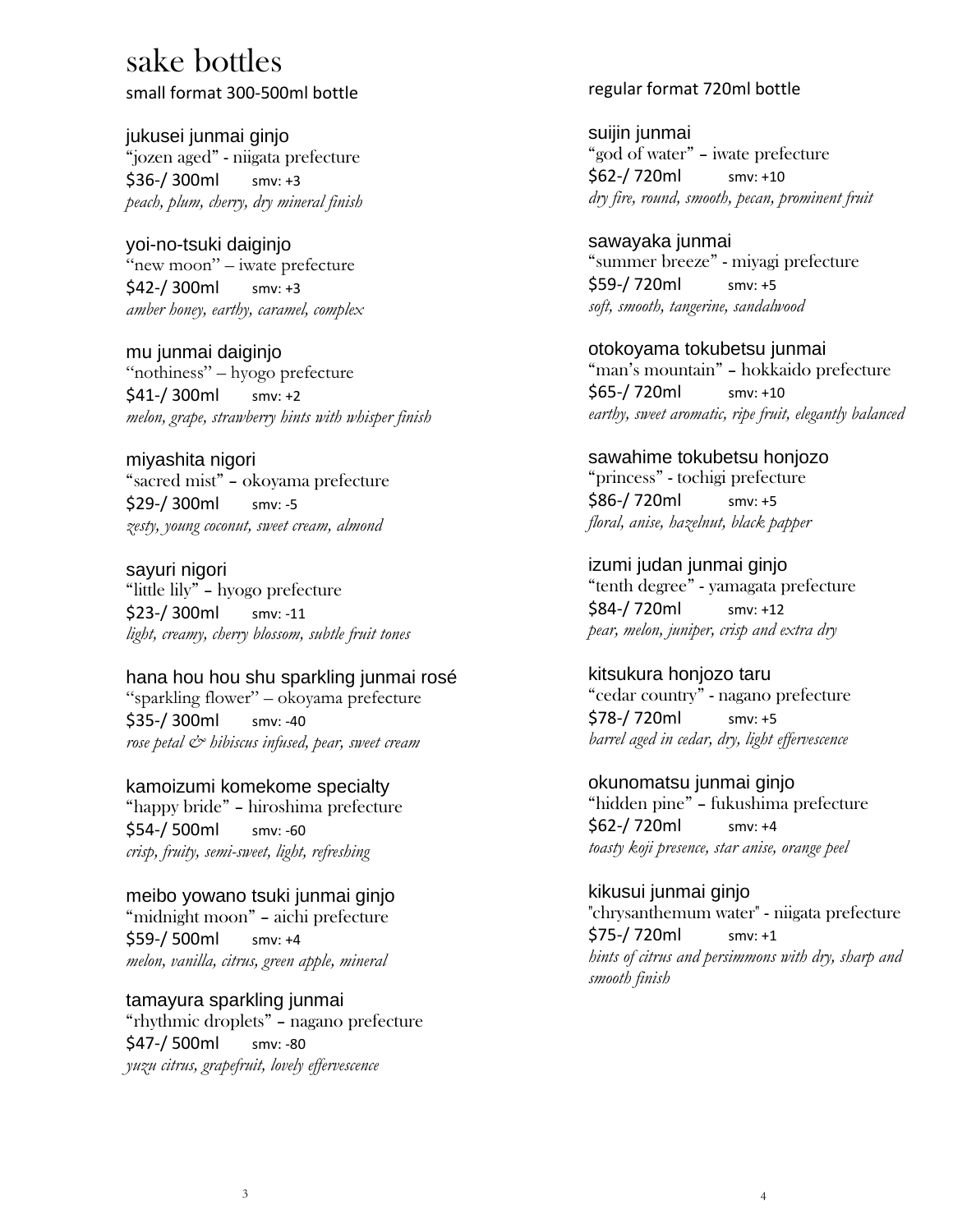# sake bottles

regular format 720ml bottle

yuki no bosha junmai ginjo "cabin in the snow" - akita prefecture \$85-/ 720ml smv: +1 *strawberry, mango, juicy mouthfeel, silky clean finish*

chujo yuri junmai ginjo "loyal lily" - fukushima prefecture \$119-/ 720ml smv: +5 *lychee, cucumber, honeysuckle, soft mineral finish*

kurosawa nigori "black creek" – hyogo prefecture \$54-/ 720ml smv: -13 *fruity nose, smoothing, apricot*

#### miyashita nigori "sacred mist" – okoyama prefecture \$66-/ 720ml smv: -5 *zesty, young coconut, sweet cream, almond*

dassai '45' junmai daiginjo nigori "otter festival" - yamaguchi prefecture \$83-/ 720ml smv: +6 *vibrant strawberry, muscat, lively acidity*

jozen junmai ginjo nigori "jozen snow" - niigata prefecture \$89-/ 720ml smv: +4 *rich, creamy, melon, pear, dry mineral finish*

soma no tengu junmai ginjo muroka namagenshu nigori "forest spirit" - shiga prefecture \$95-/ 720ml smv: +6 *unpasteurized, gravity filtered, cask strength, bright liveliness, silky, rich fruity finish* 

#### regular format 720ml bottle

konteki daiginjo "tears of dawn" - kyoto prefecture \$87-/ 720ml smv: +3 *lush notes of tropical banana, anise and truffle, full bodied with velvety smooth finish*

soto junmai daiginjo "lightness" - niigata prefecture \$95-/ 720ml smv: -1 *ripe peach, citrus, coconut, complex but approachable*

kuheiji junmai daiginjo "eau du desir" - aichi prefecture \$104-/ 720ml smv: +1 *strawberry, apple, sweet rice, mineral, spritzy lively and zesty, slight effervesce with outstanding finish*

#### ichiro junmai daiginjo "abbey road" - yamagata prefecture \$125-/ 720ml smv: +4 *floral aromas, bright flavors of strawberry, melons and papaya, dry and gently fading finish*

aizu homare junmai daiginjo "black label" - fukushima prefecture \$165-/ 720ml smv: +1

*melon, grape and strawberry aromas, hints of red apple, mangos flavors, bright and zesty*

#### kokuryu ryu daiginjo

"gold dragon" - fukui prefecture \$199-/ 720ml smv: +4 *nose filled with pineapple, flower blossoms, flinty tones dancing with mild fruity complexities and dry finish*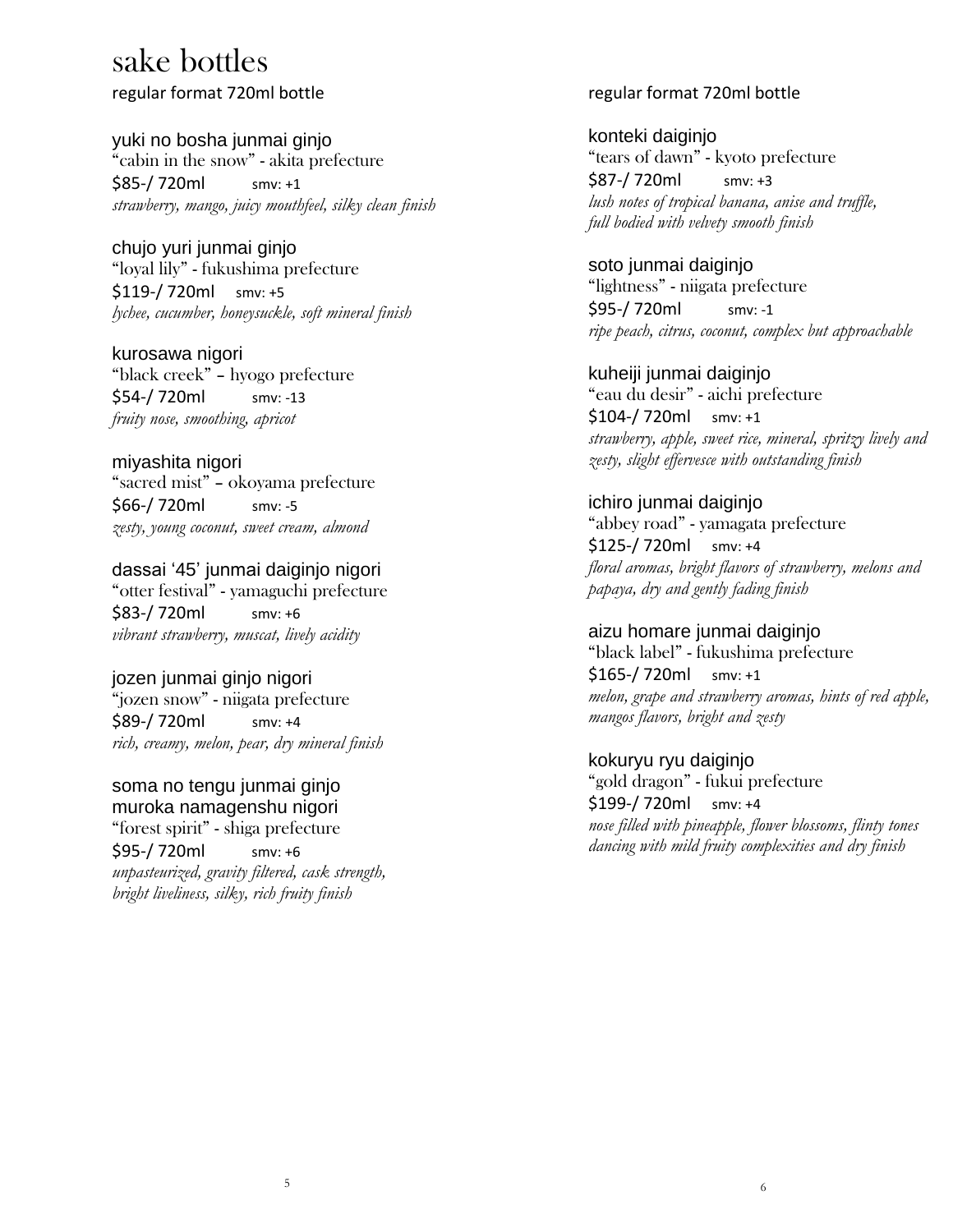# sake cocktails

| lemon blossom sake<br>fresh lemon juice, finamoré limoncello,<br>sho chiku bai sake     | 12 |
|-----------------------------------------------------------------------------------------|----|
| elderflower sake<br>kurosawa nigori sake, st. germain elderflower<br>liqueur            | 12 |
| pomegranate sake<br>pomegranate purèe, kurosawa nigori sake                             | 12 |
| mint sake<br>fresh pressed mint, sho chiku bai sake                                     | 12 |
| lychee sake<br>giffard lychee liqueur, sho chiku bai sake                               | 12 |
| cucumber sake<br>fresh pressed cucumber, sho chiku bai sake                             | 12 |
| mango sake<br>mango purèe, sho chiku bai sake                                           | 12 |
| ginger sake<br>fresh pressed ginger, sho chiku bai sake                                 | 12 |
| for heaven's sake<br>domaine de canton ginger liqueur, cranberry,<br>sho chiku bai sake | 12 |
| orange blossom sake<br>pierre ferrand dry curacao, orange,<br>sho chiku bai sake        | 12 |
| shiso crazy sake<br>shiso, giffard ginger liqueur, sho chiku bai sake                   | 12 |

# house cocktails

| lychee lemonade<br>vanilla vodka, giffard lychee liqueur,<br>fresh lemon juice, cranberry juice                                                  | 13 |
|--------------------------------------------------------------------------------------------------------------------------------------------------|----|
| gun street girl<br>sotol, cocchi americano, ancho verde,<br>blood orange, shishito                                                               | 15 |
| get behind the mule<br>suntory toki, yuzu, ginger beer                                                                                           | 14 |
| trampled rose<br>gin, cassoni apertivo, giffard lichi-li,<br>lemon, soda                                                                         | 13 |
| bangkok tale<br>citrus vodka, pressed thai basil,<br>giffard triple sec, fresh lemon                                                             | 14 |
| oľ 55<br>plantation 5yr rum, blood orange,<br>honey syrup, coconut milk, angostura,<br>cardamom bitters                                          | 15 |
| dead & lovely<br>tequila blanco, giffard crème de pamplemousse,<br>brovo pretty vermouth, lime bitters,<br>fresh grapefruit, fernet valet spritz | 15 |
| pinehurst<br>botanist gin, ginger liqueur,<br>muddled cucumbers & lemon                                                                          | 14 |
| good night irene<br>alphabet vodka, mango purée,                                                                                                 | 13 |

*lemon, sugar & soda*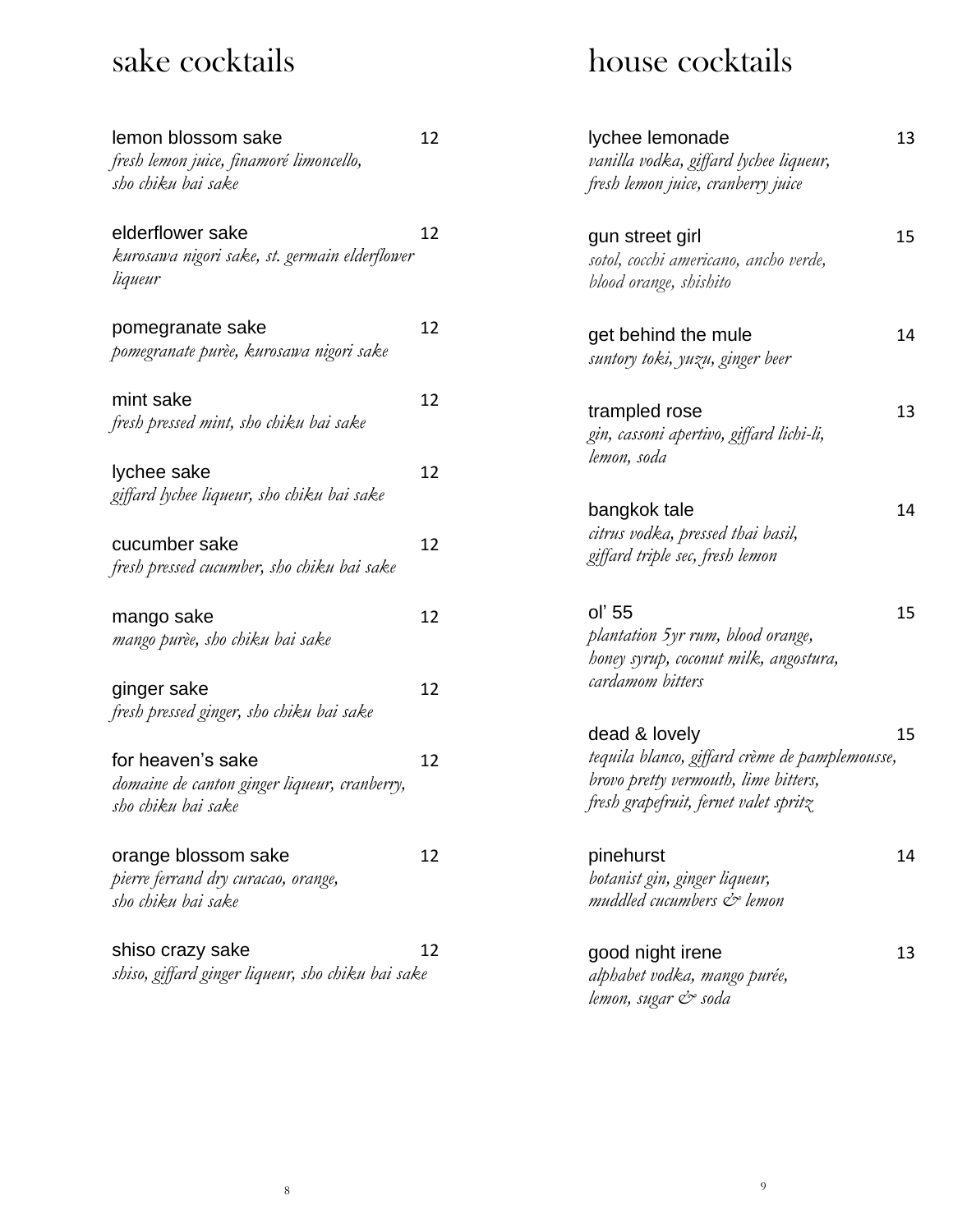## champagne cocktails

# bottle/can beer

| khaleesi<br>big gin, genepy, champagne & blood orange                           | 14 |
|---------------------------------------------------------------------------------|----|
| french <sub>75</sub><br>gin, cointreau, lemon, champagne                        | 14 |
| old cuban<br>mint, lime, plantation 3 star rum,<br>angostura bitters, champagne | 14 |
| clara bow<br>ransom old tom gin, meletti amaro, champagne                       | 13 |
| veronica lake<br>creme de violette, champagne                                   | 12 |
| rita hayworth<br>creme de pamplemousse, champagne                               | 12 |
| the dorothy<br>mango purée, champagne                                           | 12 |
| ava gardener<br>elderflower liqueur, champagne                                  | 12 |
| scarlet letter<br>pierre ferrand dry curacao, pomegranate<br>purée, champagne   | 12 |

sapporo black \$12-/ 22oz can

sapporo \$10-/ 20.4oz

sapporo pure \$6-/ 12oz

heineken \$6-/ 12oz

schilling hard apple cider \$6-/ 12oz

heineken 0.0 (non-alcoholic) \$6-/ 12oz

draft beer

sapporo \$7-

kirin ichiban \$7-

georgetown manny's pale ale \$8-

georgetown bodhizafa ipa \$8-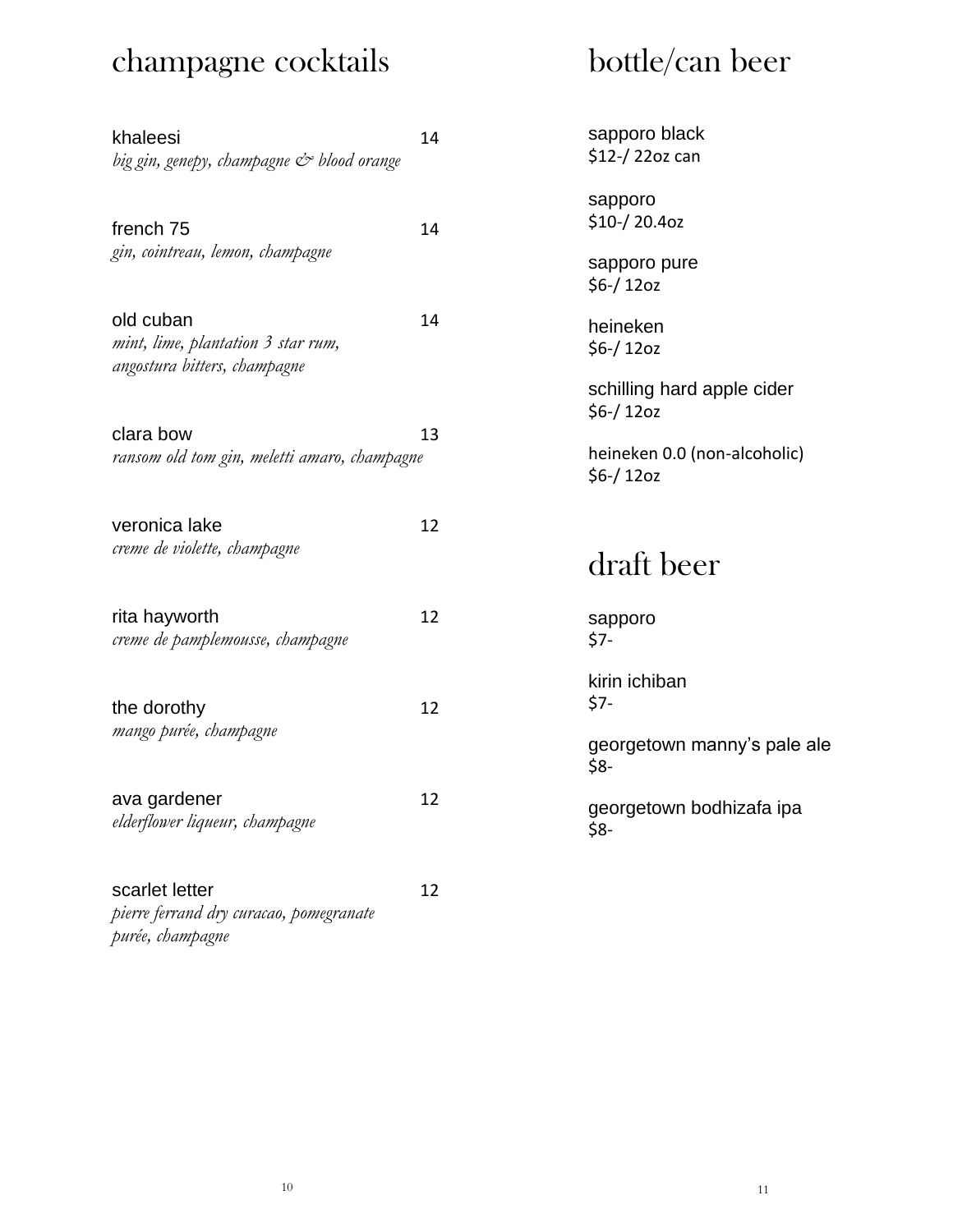# bubbly

# non-alcoholic beverages

| hana hou-hou shu sparkling rosè sake |                        |                       |                |
|--------------------------------------|------------------------|-----------------------|----------------|
| japan                                | \$35-300ml             | pink lychee cooler    | 5              |
| duc de valmer brut<br>france         | \$10- gl/ \$39- bottle | fruity pleaser        | 5              |
| jean josselin brut                   |                        | pomegranate limeade   | 5              |
| france                               | \$59- split            | mango sprite          | 5              |
| jean josselin brut rosè<br>france    | \$105- bottle          | ginger-lemon cooler   | 5              |
|                                      |                        | bedford's ginger beer | 5              |
| white wine                           |                        | coke                  | $\overline{4}$ |
| choya nouveau plum white<br>japan    | \$12- gl/ \$70- bottle | diet coke             | 4              |
| joseph drouhin chardonnay            |                        | sprite                | $\overline{4}$ |
| france                               | \$11- gl/ \$43- bottle | unsweetened iced tea  | $\overline{4}$ |
| loosen riesling<br>germany           | \$10- gl/ \$39- bottle | red bull              | 6              |
| saint roch                           |                        | red bull sugarfree    | 6              |
| sauvignon blanc<br>france            | \$13- gl/ \$51- bottle |                       |                |
| riff pinot grigio<br>italy           | \$10- gl/ \$39- bottle |                       |                |
|                                      |                        |                       |                |

## red wine

| airfield estates merlot |                        |
|-------------------------|------------------------|
| washington              | \$11- gl/ \$43- bottle |

sodo cellars deadbird cabernet washington \$12- gl/\$47- bottle

amity pinot noir oregon \$13- gl/ \$51- bottle

# rosé wine

pasqua 11 minutes rosè italy **\$10- gl/ \$39- bottle**